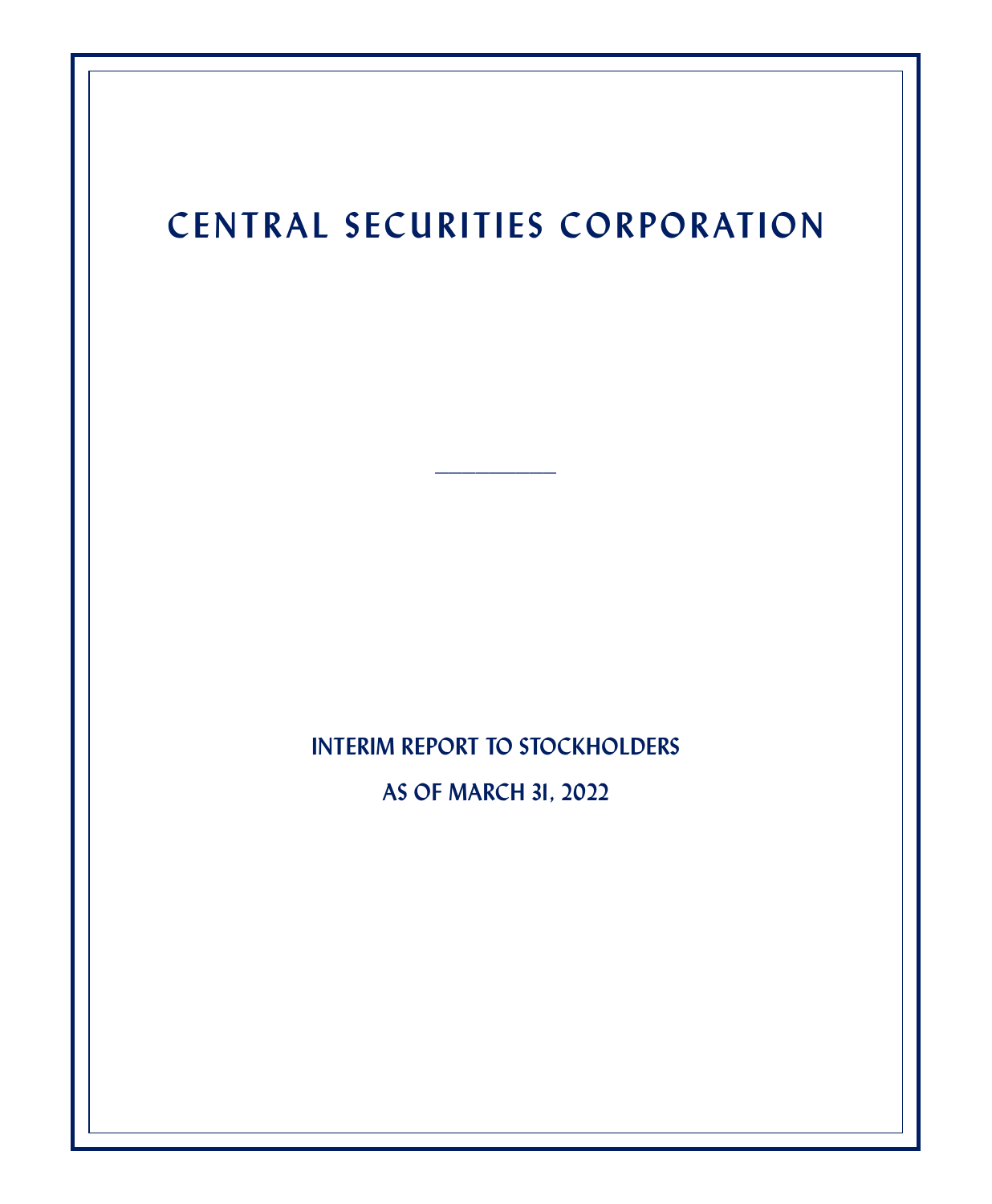#### *To the Stockholders of*

CENTRAL SECURITIES CORPORATION:

Financial data for the quarter ended March 31, 2022 prepared by management without audit by our independent registered public accounting firm and other pertinent information are submitted herewith.

Comparative net assets are as follows:

|                                                                     | Mar. 31, 2022 Dec. 31, 2021 Mar. 31, 2021 |            |            |
|---------------------------------------------------------------------|-------------------------------------------|------------|------------|
|                                                                     |                                           |            |            |
| Net assets per share of Common Stock $\frac{1}{2}$ 47.94 \$48.87 \$ |                                           |            | 44.99      |
| Shares of Common Stock outstanding                                  | 27.269.884                                | 27.266.384 | 26.243.903 |

Comparative operating results are as follows:

|                                                                       | Three months ended March 31,    |             |  |
|-----------------------------------------------------------------------|---------------------------------|-------------|--|
|                                                                       | 2022                            | 2021        |  |
|                                                                       | $$10,858,922 \quad $11,765,031$ |             |  |
|                                                                       | $40*$                           | $45*$       |  |
|                                                                       | 35,576,095                      | 15.232.672  |  |
| Increase (decrease) in net unrealized appreciation of investments.    | (71, 932, 629)                  | 117,364,888 |  |
| Increase (decrease) in net assets resulting from operations $\dots$ . | (25.497.612)                    | 144.362.591 |  |

\* Per-share data are based on the average number of Common shares outstanding during the three-month period.

We are pleased to report that at the Corporation's annual meeting on March 16, 2022, the stockholders elected nine directors and ratified the selection of KPMG LLP as auditors of the Corporation for the year ending December 31, 2022.

During the quarter ended March 31, 2022, the Corporation did not purchase any shares of its Common Stock. The Corporation may from time to time purchase its Common Stock in such amounts and at such prices as the Board of Directors deems advisable in the best interests of stockholders. Purchases may be made in the open market or in private transactions directly with stockholders.

Stockholders' inquiries are welcome.

JOHN C. HILL WILMOT H. KIDD ANDREW J. O'NEILL

630 Fifth Avenue New York, NY 10111 April 20, 2022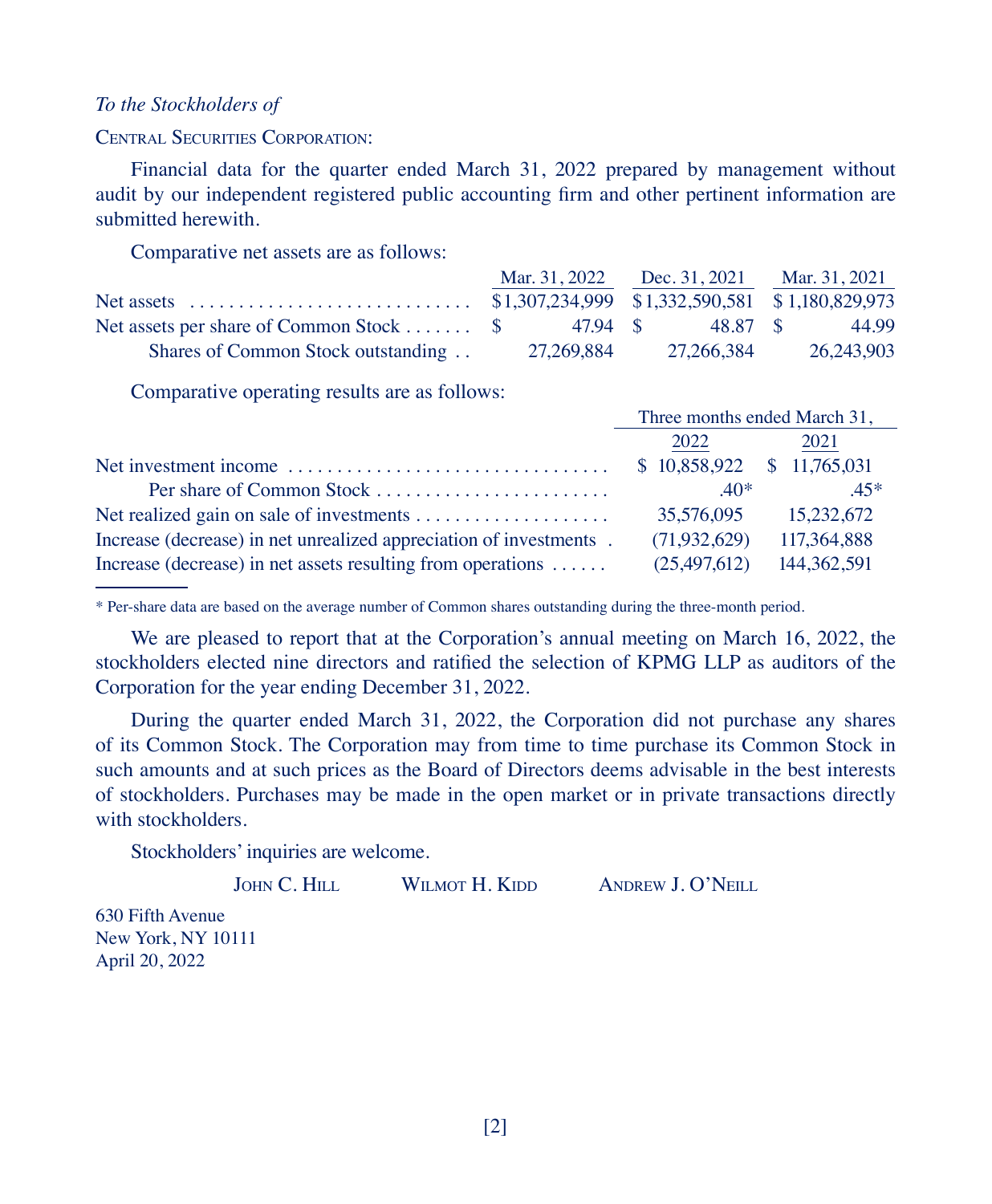# PRINCIPAL PORTFOLIO CHANGES

# January 1 to March 31, 2022

(unaudited)

| $\frac{1}{2}$                    | Number of Shares |         |                           |
|----------------------------------|------------------|---------|---------------------------|
|                                  | Purchased        | Sold    | Held<br>March 31,<br>2022 |
| The Bank of New York Corporation |                  | 100,000 |                           |
|                                  |                  | 120,000 |                           |
|                                  |                  | 35,000  | 565,000                   |
|                                  |                  | 15,000  | 500,000                   |
|                                  | 2.500            |         | 11,000                    |
|                                  |                  | 50,000  | 550,000                   |

# TEN LARGEST INVESTMENTS

#### March 31, 2022 (excluding short-term investments)

(unaudited)

|                                                              | Cost       | Value   | Percent of<br>Net Assets | <b>Year First</b><br>Acquired |
|--------------------------------------------------------------|------------|---------|--------------------------|-------------------------------|
|                                                              | (millions) |         |                          |                               |
| The Plymouth Rock Company, Inc.                              | \$0.7      | \$284.2 | 21.7%                    | 1982                          |
|                                                              | 5.8        | 73.5    | 5.6                      | 1987                          |
|                                                              | 26.0       | 69.5    | 5.3                      | 2015                          |
|                                                              | 11.9       | 60.6    | 4.6                      | 2000                          |
| Hess Corporation                                             | 21.3       | 53.5    | 4.1                      | 2017                          |
| The Charles Schwab Corporation $\ldots \ldots \ldots \ldots$ | 20.3       | 50.6    | 3.9                      | 2016                          |
| American Express Company                                     | 24.0       | 50.5    | 3.9                      | 2015                          |
| Progressive Corporation                                      | 25.7       | 49.6    | 3.8                      | 2015                          |
|                                                              | 29.1       | 48.8    | 3.7                      | 2020                          |
| Capital One Financial Corporation                            | 17.6       | 39.4    | 3.0                      | 2013                          |